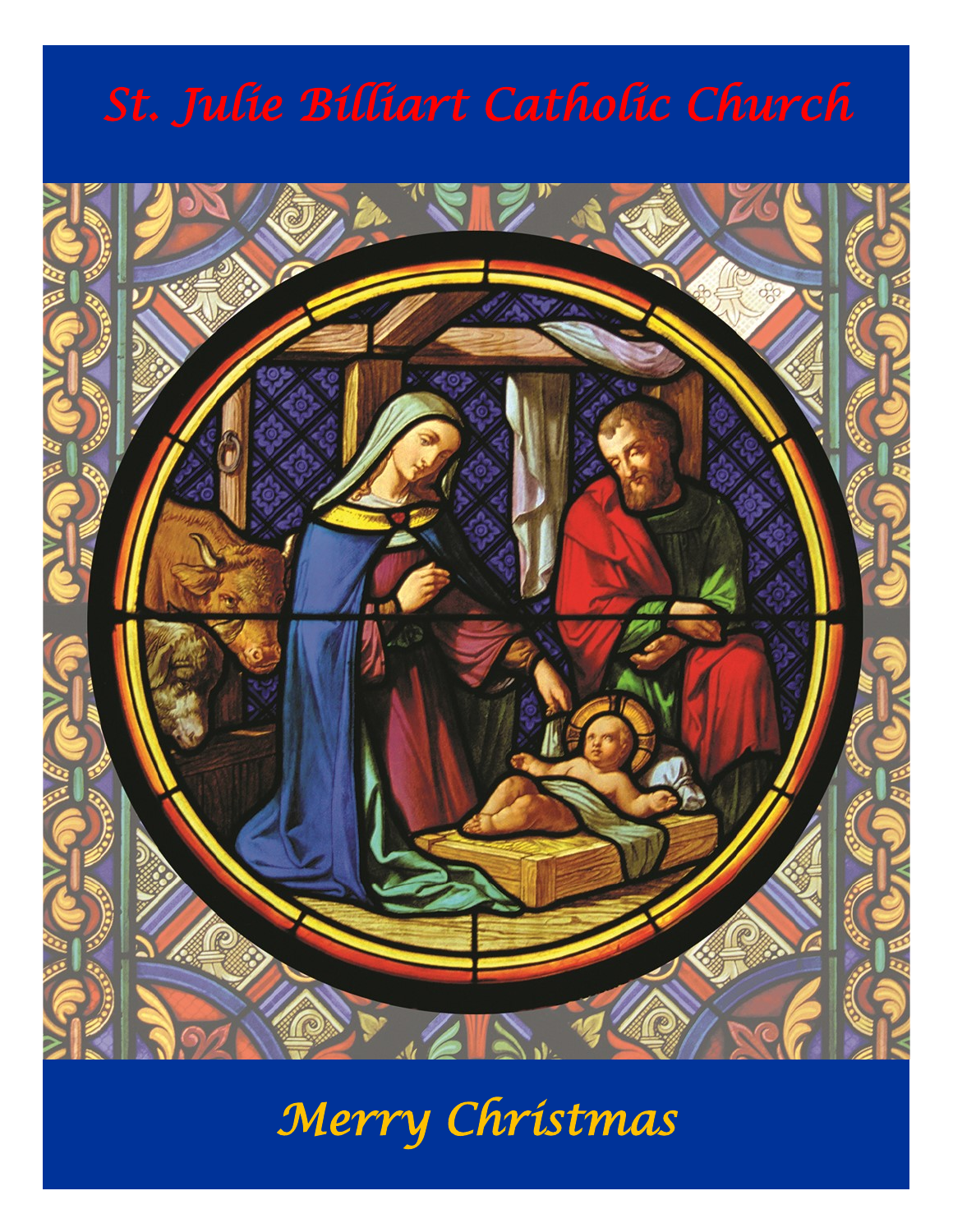## **St. Julie Billiart Parish 1986 1997 12:33 4th Sunday in Advent**

### From the Desk of Father George

Greetings Parishioners and friends of St. Julie's,

On this fourth and final Sunday of Advent 2019, we have only 3 days until the Feast of the Nativity. We will have spent 24 days preparing ourselves to meet the newborn king – Jesus – The Lord and Savior of us all. On Christmas Day we will celebrate in many and varied ways. Family traditions and customs are the wrap and ribbon of *'How'* we gather. But will we remember the reason of our efforts? Will the gift of Christ the Savior be the joy of our day as well as the hope of our days ahead?

Today's Gospel unfolds the details of Christ's birth as Joseph takes Mary into his home as his wife. I have often thought of the abounding grace which enabled both Joseph and Mary to trust so fully. Each of us is called to live in grace as well… to trust in the abundance of God's love. Instead of allowing the challenge to de-rail us, use it as an opportunity to name and express God's love.

God is ever close to us. The days ahead are *holy days* in which we should remember the reason of our celebrating. While gifts, greetings and foods are our most common expressions of Christmas, the true gift is within. Jesus' love for us in all stages of life and all stages of health is unending. Offer that gift to your family and friends. The truth of the message: "Jesus is the Reason for the Season" is best proclaimed by thought, word and deed. Make this Christmas His Feast of Love.

My wish for each of you is an abundance of grace which can be named through a person, event or prayer. Remember to pray for the men and women who serve in the armed forces, police, and fire and EMS departments. May God continue to protect them from all harm. May your families find the warmth and joy of Christ which flows from hearts of peace and forgiveness. And finally, may we continue to proclaim the gospel with hearts and hands open to the love of Christ in all seasons and times. On behalf of our entire parish staff, may the peace of this Holy Season bring you comfort, peace and joy.

#### *Planning Ahead…*

*Fr. George*

*The Parish offices will be closed December 24th thru December 27th so that our staff may enjoy some well-deserved rest and relaxation.* 

#### **Parish News and Updates**

- Thank you to everyone for your generous support of The Giving Tree. Your prompt and early deliveries helped to make the season bright for many.
- Masses for Christmas are:
	- $\lozenge$  Saturday December 24<sup>th</sup> at 5:00 p.m. and 10:00 p.m.
		- Sunday December  $25<sup>th</sup>$  at 9:00 a.m. and 10:30 a.m.

#### *Mass Intentions for the Week*

| Dec. 21 - Saturday                              | 5:00 p.m. Sandy Ciocca (Carol Romano)             |
|-------------------------------------------------|---------------------------------------------------|
| Dec. 22 - Sunday                                | 9:00 a.m. St. Julie Billiart Parishioners         |
|                                                 | 10:30 a.m. Cassidy Family (Jim Cassidy)           |
| Dec. 23 - Monday                                | 8:30 a.m. Poor Souls                              |
| Dec. 24 - Tuesday                               | 5:00 p.m. Special Intention                       |
|                                                 | 10:00 p.m. Special Intention                      |
| Dec. 25 - Wednesday 9:00 a.m. Special Intention |                                                   |
|                                                 | 10:30 a.m. Special Intention                      |
|                                                 | $\sim$ No Mass Thursday and Friday $\sim$         |
| Dec. 28 - Saturday                              | 5:00 p.m. Frank Jr. & Jim Valenta (Agnes Valenta) |
| Dec. 29 - Sunday                                | 9:00 a.m. St. Julie Billiart Parishioners         |
|                                                 | 10:30 a.m. Snyder & Walters Fam. (Suzanne Snyder) |

|                 | PASTOR: Rev. George A. Vrabel |
|-----------------|-------------------------------|
|                 | Deacons: Rev. Mr. John Rivera |
|                 | Rev. Dr. Ken DeLuca, Retired  |
|                 | PSR Principal: Kelly Reed     |
| Music Director: | Danny O'Brien                 |

#### **LITURGY SCHEDULE**

*Masses at Church* Saturday…………….…………………..5:00 p.m. Sunday…..……………9:00 a.m., 10:30 a.m. *Weekday Masses at the Chapel* Monday–Friday………………………8:30 a.m. *(Excluding Thursdays)* Holydays………………Consult the Bulletin

#### **CONFESSIONS**

Saturdays………………….4:00 - 4:30 p.m. *in the Church Library*

#### **PSR - PARISH SCHOOL OF RELIGIOUS EDUCATION CLASSES**

Grades K - 8: 9 - 10:15 a.m. Sundays Children's Liturgy of the Word: During 10:30 a.m. Sunday Mass *(except first Sunday of Month)*

**HIGH SCHOOL YOUTH MINISTRY** Grades 9 - 12: 11:45 a.m. Sundays

**RCIA & RCIC** *(Rite of Christian Initiation of Adults and Children)*

#### **BAPTISMS**

1st & 3rd Sunday by appointment

#### **MARRIAGE**

Arrangements must be made 6 months in advance

#### **NEW PARISHIONERS**

You are welcome to call the office or register on line.

**CHURCH-CATECHETICAL CENTER • 440-327-1978**

5500 Lear Nagle Road • 44039

#### **CHAPEL-ADMINISTRATION BUILDING**

5545 Opal Drive • 44039 **Hours:** (M–F) 9:00 a.m. to 5:00 p.m. **Phone:** 440-327-1978 **Fax:** 440-327-1994 **Email:** stjbc@windstream.net **Website:** www.stjuliebilliart.org

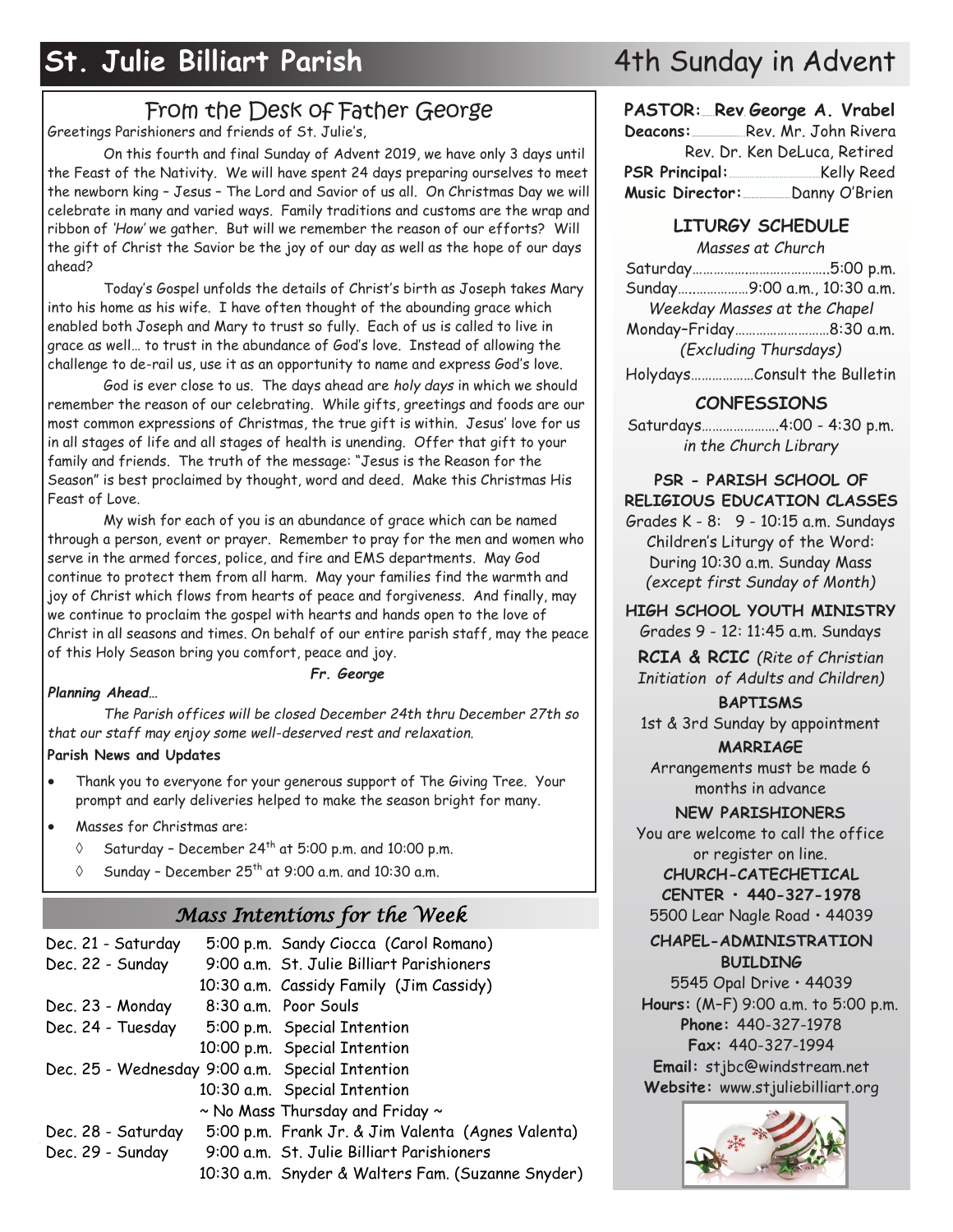## Parish & Community Events **December 22, 2019**

#### Religious Education

*PSR - P***arish** *S***chool of** *R***eligion,** Pre K - 8 th grades (Sundays, 9:00 a.m.) *FLY - F*aithfully *L*eading *Y*outh **-** St. Julie's High School Youth Ministry Grades 9 - 12 (Sundays, 11:45 a.m.)

#### **~ Christmas Mass Schedule ~**

#### **Christmas Eve**

• Tuesday - December 24: 5:00 p.m. & 10:00 p.m. **Christmas Day**

- Wednesday December 25: 9:00 & 10:30 a.m. **New Years Eve**
- Tuesday December 31: 5:00 p.m.
- **New Years Day**
	- Wednesday January 1: 9:00 a.m.

### **Father George's gift** to all

parishioners this Christmas is a copy of Mathew Kelly's new book, *Rediscover the Saints*. It is not another book about the saints. It won't help anyone win holy trivia night. What it will do, is help you understand that the saints are alive and well and that they are more than ready to help you become the best version of yourself.

*Rediscover the Saints* might sit on your desk or countertop for weeks. Hopefully you'll eventually leaf through it and then you'll be hooked. Happy reading.

#### **Children's Liturgy of the Word**

After many years of leading our children in the Liturgy of the Word, Rhoda Pikul is retiring from that ministry. The children at 10:30 Mass will miss her very much. We are now looking for someone, a group of people, or a family to lead Children's Liturgy of the Word. We have hand-out

material to use, or you can make it your own and do it your way. If you are interested or just want to find out more info call the office, 327-1978.

**Gifts for Baby Jesus** St. Julie's Respect Life group will sponsor our annual Gifts for Baby Jesus to benefit Birthright of Lorain County. Gifts are to be returned at all masses December 24 & 25.



Behold, the angel of the Lord appeared to him in a dream and

said, "Joseph, son of David, do not be afraid to take Mary your wife into your home. For it is through the Holy Spirit that this child has been conceived in her. She will bear a son and you are to name him Jesus, because he will save his people from their sins." - Mt 1:20-21

\*\*\*\*\*\*\*

きそうそうそう



the health of, and caregivers of: Fr. George, Toni Frameli, Larry Kolarik (brother of Linda Koch), Ruth Geierman, Ginny Umpirowicz, Dolores Rivera, Elaine Klepek, Terry Flanagan, Bill Livingston, Alma Hamilton, JoAnne Bellomo, John Murphy, Patrick Tinics, June Seman, Jerry Moran, Carol Polak, Irene Kollin, Regula Family, Sondra Jirousek, Carol Straub; for our men & women in uniform, our police, firefighters, doctors and nurses; and for vocations to the priesthood, diaconate and religious life.

#### **Are you interested in traveling to the Holy Land?**

**In January** Fr. George will be starting a 10 - 12 week series entitled:

**The Holy Land: A Pilgrimage** 

**Through the Footsteps of Jesus** This video/discussion-based program is about an hour in length and will begin on Monday, January 12<sup>th</sup> at 7:30pm. Since it will be held in the Holy Family Room the class size is limited to 25. The cost is \$10 and includes a Study Guide and a seat to the virtual pilgrimage of the footsteps of Jesus as described through the geography of the land and the Sacred Scriptures. *Call 327-1978 or email, stjbc@windstream.net to reserve your place in this life-changing journey!*

Parish Stewardship

| Dec. 15: Envelopes used: 219 (out of 694 mailed)  \$5877 |  |
|----------------------------------------------------------|--|
| Average per Envelope \$27                                |  |
|                                                          |  |
|                                                          |  |
| Capital Improvement \$130                                |  |
|                                                          |  |
|                                                          |  |
| Flowers & Decorations  \$1970                            |  |
| Thank you for sharing your blessings.                    |  |

*This week my prayers were for:* JJ, Jovie, Sadie, Chance, Sparky, Ada, Mae, uncle Rick; the poor that have nothing; Santa; Dad, Mom, granam, papa, Chance, Father George; Mom and Dad and grandma; all of my friends and family.

*This is how I used my time and talent for others:* I let my friend borrow my supplize from my pencil pouch; I took the trash out; I helped somebody at school pick up their books; I helped my family decorate the tree; my sister and I played with our little brother.